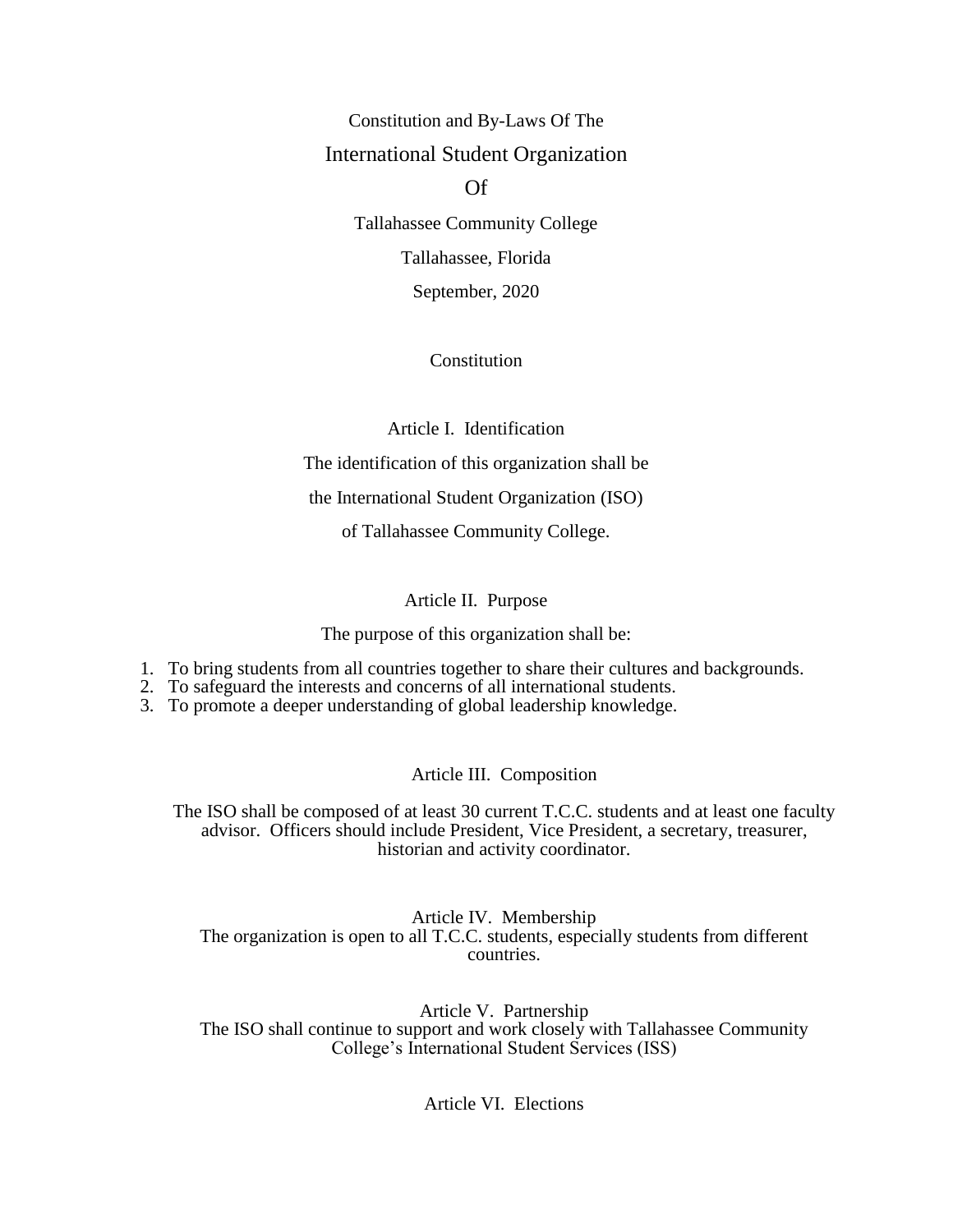- Section 1: All voting for officers shall be by secret ballot. All current organization members are eligible to vote.
- Section 2: Officers shall be elected by a majority of votes. Voters shall be given one week to cast ballot in the ISO office.

Section 3: Candidate for office must be nominated by any current member

Section 4: New members will be self-nominated by application to the faculty advisor.

Section 5: Election meetings will be held every fall semester during the third week of school.

Article VII. Duties of Offices

President

- A. Presides over the meetings.
- B. Work in conjunction with the Staff Advisor on issues concerning projects.
- C. Ensure that the other officers are fulfilling their office responsibilities.

#### Vice President

- A. Preside over club meetings in the absence of the president.
- B. Work in conjunction with the Staff Advisor on issues concerning organization activities in the absence of the president.
- C. Organize and schedule crew member positions.
- D. Inform the secretary of crew schedules and insure that the members are being notified of these schedules.

#### Secretary

- A. Take minutes of organization meetings.
- B. Notify members of activities.
- C. Compile and update a directory.

# Treasurer

A. Collect dues from the members.